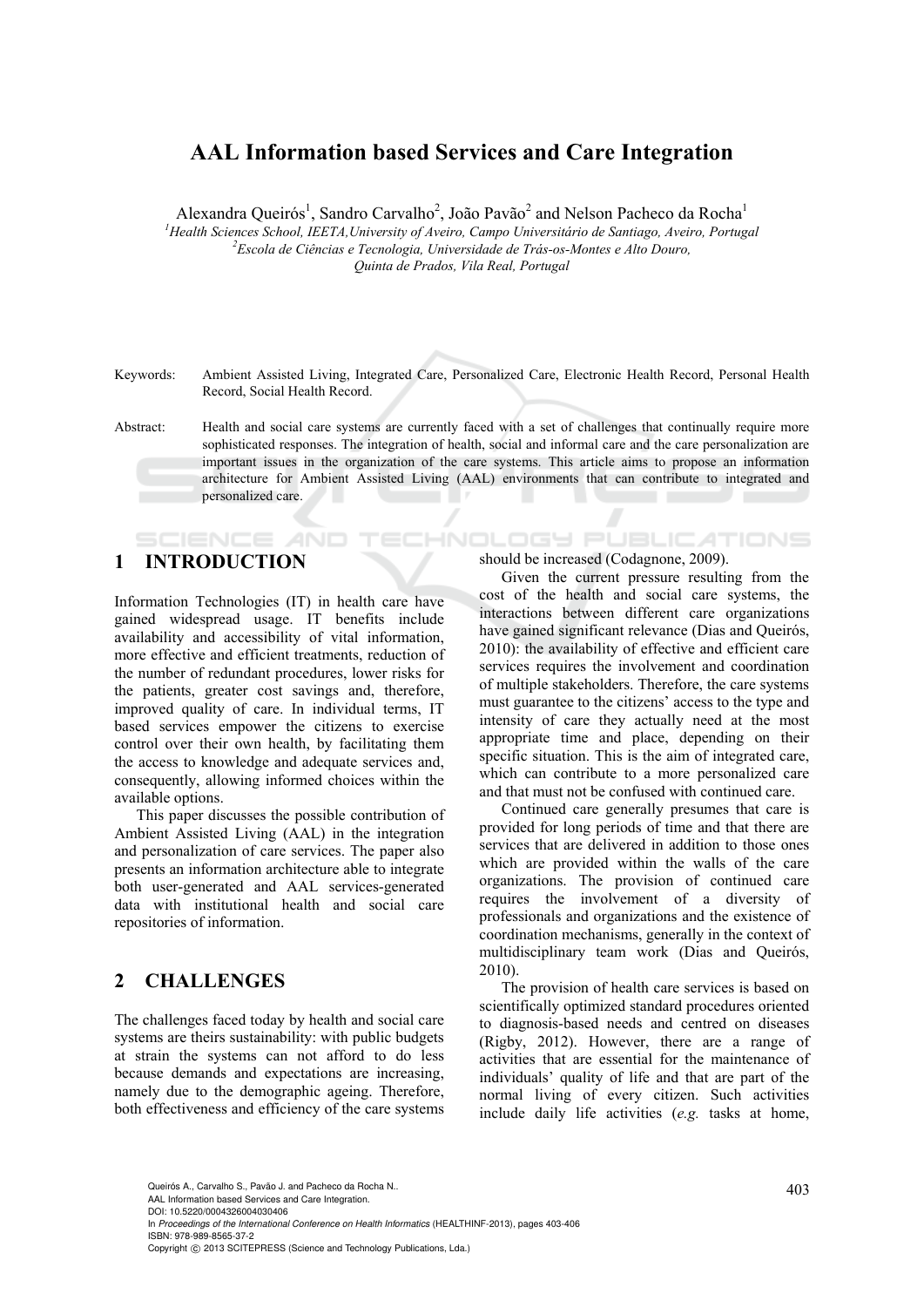mobility, recreation or safety) and social participation.

The clients of home care services can range from persons with complex needs (*e.g.* 24 hours support) to those who only need help occasionally with relatively simple tasks (*e.g.* domiciliary support to some activities of daily living). Therefore, home care comprises a broad range of services, such as rehabilitation, supportive and technical nursing care, domestic aid, personal care or support to informal caregivers.

To adequately meet the new demand patterns, while ensuring equal access and care with sufficient resources, the health and social systems need to promote further decentralisation, shared responsibilities and increased integration levels of the provided services. This discussion is urgent in order to optimize both effectiveness and efficiency of the health and social care systems (Dias and Queirós, 2010).

Since the purpose of integrated care is to achieve a care that is less oriented by supply and focused on the actual needs of the citizen, it can contribute to the personalization of the services. The concept of personalized care can be understood as the individually customization of diagnosis and therapy. Personalized care can also mean the empowerment of the common citizen, allowing him or her to be actively evolved in his or her health and care pathway. This may contribute to the overall quality of the care services provision and its effectiveness and efficiency.

#### **3 TECHNOLOGICAL SUPPORT**

Within the contexts of continued care, integrated care and personalized care, the existence of *eHealth* services is essential to provide a better resources allocation management, in accordance with the citizens' needs and those of the organizations providing care services, considering its different levels (Dias and Queirós, 2010).

Although there are many different concepts associated to *eHealth* (Eysenbach, 2001), it can be understood as the individualised provision of care services independent of the time these services are delivered as well as the physical location of actors and resources involved in the care process (Blobel, 2010). It is commonly accepted that *eHealth* can contributed both to the sustainability of health and social care systems, and the empowerment of the citizens. The *eHealth* paradigm promotes an easy access to the existing resources and the knowledge

sharing whenever and wherever is necessary. The existence of electronic records emphasizes the citizens centred care, improves the prevention, reduces the information redundancy, facilitates the exchange and sharing of information among the care providers (because electronic information can be consulted starting from any point by properly authorized users) and reduces the probability of errors in adverse situations, through the access to the complete patient record and the use of decision support systems. Nowadays, the essential electronic information associated with care providing is distributed by Electronic Health Records (EHR), Electronic Social Records (ESR) and Personal Health Records (PHR).

The usage of EHR information can be categorized as either primary or secondary: primary use is associated with encounters between patients and health care professionals, and secondary use is related with education, research and development, regulation and policy making.

The exchange and sharing of information requires the existence of interoperable protocols. This interoperability should facilitate the transfer of information automatically between different care sites. However, despite all the developments in terms of systems interconnection and interoperability protocols, the semantic heterogeneity of the information remains a difficult problem to solve, even if only EHR are considered. ESR and PHR introduce additional interoperability issues.

To address the EHR semantic interoperability issue, there are several standards currently under development aiming to structure and mark-up the clinical content for the purpose of its exchange and sharing. However, it is still difficult to foresee a common agreement. In parallel with the developments of the HL7 (*e.g.* RIM or Clinical Document Architecture - CDA), the European Committee for Standardization - Technical Committee 251 (CEN/TC 251) is being defining the *EHRcom*, which includes the *OpenEHR* Archetype methodology to support the interoperability of systems and components interacting with EHR services (Katehakis et al., 2006).

Considering the importance of the integration of health and social care services, the definition and implementation of ESR have been considered during the last years (SCDH, 2004). ESR should be composed by various types of information, namely, forms (e.g. nationally used forms or local assessment forms), coded data (mainly for management and statistical reporting purposes) or unstructured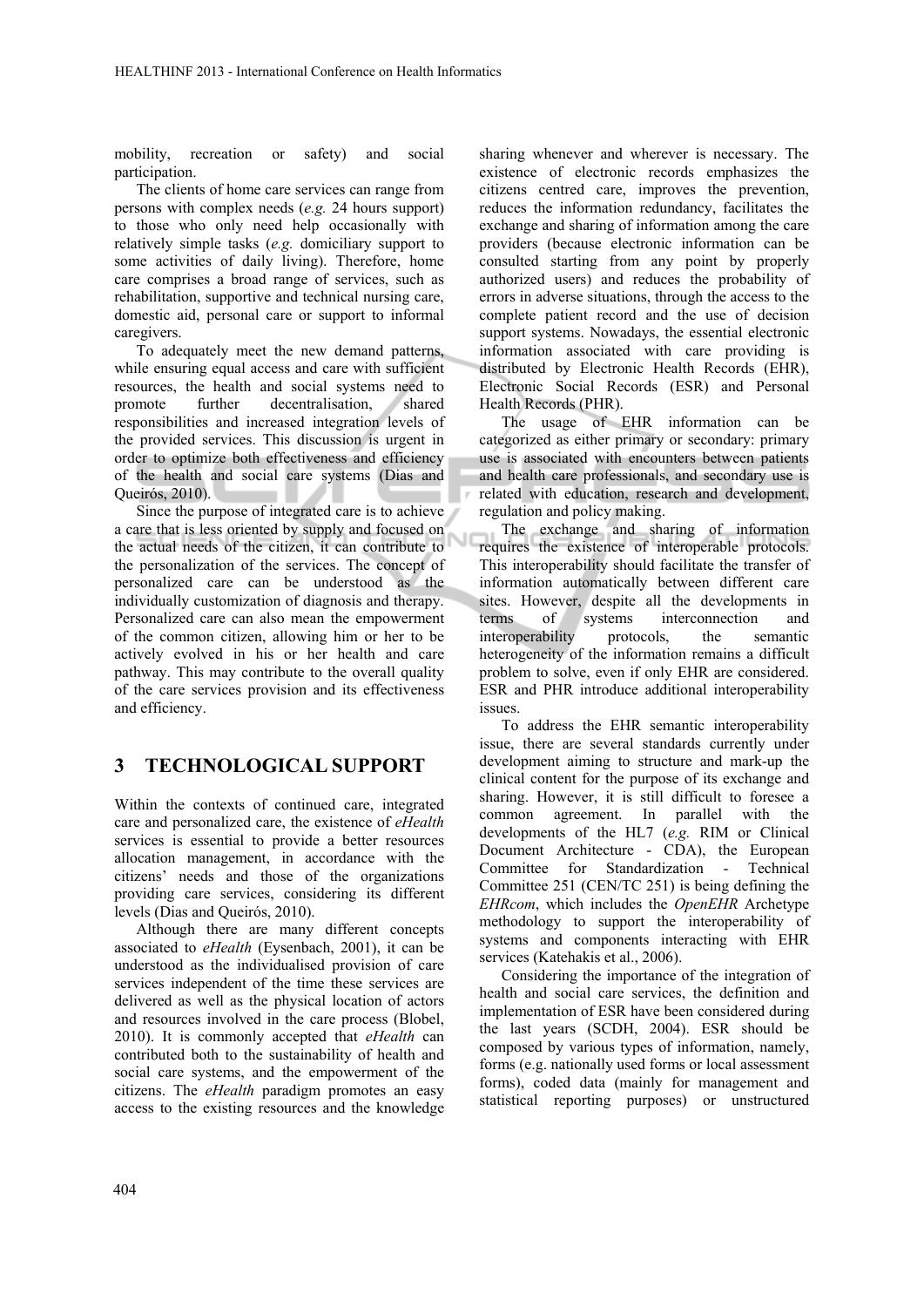information covering all other recording, including those ones originated outside the organization (e.g. letters, emails or notes of meetings).

Since the service models employed by health care providers and social care providers are different there are important differences between EHR and ESR: healthcare records are focused on a single patient, often with considerable details and depth, and the confidentiality of the individual is strongly protected, while social care records, on the other end, place the individual in their daily living context of family and other informal carers, including the attitudes and effects on each, so as to ensure mental support and understanding (Rigby, 2012).

Since the empowerment of each citizen also means that he or she should be able to contribute with documentation, namely observations of his or her daily living (Bos, 2012), PHR have, nowadays, an increasing importance. They include data and information related with the individuals' lifetime and individuals' care maintain by each individual.

Furthermore, PHR can represent more than a repository for the individual data, because they are able to combine data, information, knowledge and tools to help any individual to be proactive in their own care (Schloeffel, 2003). This stands in contrast with EHR, which are operated by organizations and contains data entered by professionals.

Ū

The information on a PHR might include patientreported outcome data, laboratory results, and data from a broad range of devices. For instance, important data sources are wearable remote monitoring systems with sensors to capture physiological parameters such as electrocardiogram (ECG), blood pressure, body temperature or heart rate. These devices are particularly important for home care and are one of the research investments of the promising AAL developments (Queirós et al., 2012).

#### **4 CONCEPT**

The AAL environments can increase or maintain the individuals' performance in a broad spectrum of activities and participation. Furthermore, AAL systems should acquire context information and combine multiple sources of information and make pattern-based predictions to be able to track the individuals (*e.g.* localization, activities or behaviours).

Another range of AAL services are related with biomedical devices that can be implemented and used both in clinical settings and in persons' home,

smoothing the transition between both environments (Blobel, 2010).

Since information is a requisite for high quality care services and also for the empowerment of the citizens', the potential of AAL services can be increased, if there is the possibility to create the conditions to integrate both user-generated data and AAL services-generated data with institutional EHR and ESR, so that care can be more integrated, personalized and useful for citizens. Consequently, there is the need that AAL infrastructures should support information architectures that enable the creation and maintenance of information objects, according to the requirements and needs of a wide range of users and care providers.

Due to the difficult to accommodate the development of new applications in poor structured contexts (Heeks, 2006), open management information paradigms (Yli-Hietanen and Niiranen, 2008) are required with robust and stable domain models separated from the implementations and able to specific adaptation. In this respect, we argue that AAL information architectures should follow an open management information paradigm, with two modelling levels for the information structure: the information model and the knowledge model.

The first level, the information model, embraces all data types that are required to record the pertinent information. It is the fundamental model required for the technical implementation and, therefore, must be stable over time in order to be maintainable. On the other end, in the second level, the knowledge model, domain and application specific concepts are modelled (archetypes) with constraint rules to specialize the underlying information model. According to this approach, archetypes are instances of an object oriented system implementation, which means they can be created and manipulated by adequate tools and alter as desired, without changing the underlying information technical specifications.

The concept was validated by defining a data repository (*i.e.* the information model), accordingly to HL7 RIM and a set of functions for the management of the archetypes, in order to shape the HL7 RIM to specific application domains (*i.e.* the knowledge model).

For the specification of the data repository we select the HL7 RIM. Thus, data repository is characterized by being a generic container and it is necessary to evaluate whether this container is adequate to accommodate all information objects that can be associated with AAL services.

The followed validation procedure consisted in the creation of scenarios, emphasizing not only the